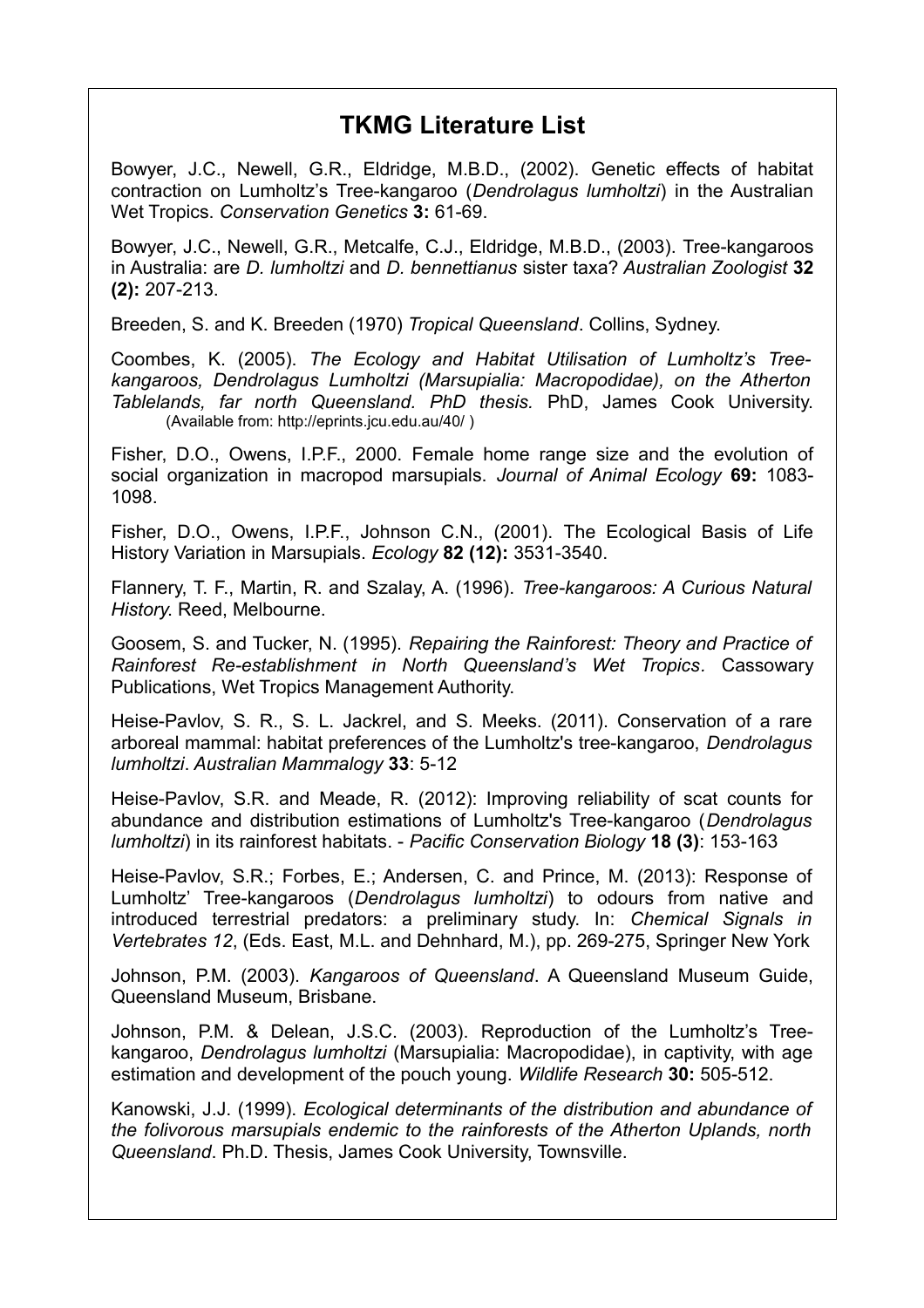Kanowski, J.J., Hopkins, M.S., Marsh, H. and Winter J.W. (2000). Ecological correlates of folivore abundance in north Queensland rainforests. *Wildlife Research* **28: Vol 1,** 1-8

Kanowski, J., Felderhof, L., Newell, G., Parker, T., Schmidt, C., Wilson, R. and Winter, J.W. (2001) Community survey of the distribution of Lumholtz's Treekangaroo on the Atherton Tablelands, north-east Queensland. *Pacific Conservation Biology* **7**: 79-86

Kanowski, J. and N.I.J. Tucker (2002) Trial of shelter poles to aid the dispersal of tree-kangaroos on the Atherton Tablelands, north Queensland. *Ecological Management and Restoration* **3**: 137-138.

Kanowski, J. J., Winter, J. W., Simmons, T., Tucker, N.I.J. (2003). Conservation strategy for Lumholtz's tree-kangaroo on the Atherton Tablelands. *Ecological management & restoration* **4**: 220-221.

(Available: http://onlinelibrary.wiley.com/doi/10.1046/j.1442-8903.2003.01691.x/abstract)

Kazmeier, L., (1998). *Den Use of Three Sympatric Possum Species in a Tropical Australian Rainforest.* Diploma-Thesis, Friedrich-Alexander University, Erlangen-Nuernberg, Germany.

Laurance, S. G. (1996). *The Utilisation of Linear Rainforest Remnants by Arboreal Marsupials in North Queensland*. MSc Thesis, University of New England, Armidale.

Laurance, S. G., and W. F. Laurance. (1999). Tropical wildlife corridors: use of linear rainforest remnants by arboreal mammals. *Biological Conservation* **91**: 231-239.

Laurance, W. F. (1990). Comparative responses of five arboreal marsupials to tropical forest fragmentation. *Journal of Mammalogy* **71**: 641-653.

Laurance, W. F. and Bierregaard, R. O. (1997). *Tropical Forest Remnants*. University of Chicago Press, Chicago.

Le Soeuf, D. (1894). A trip to north Queensland. *Victorian Naturalist* **11**: 3-31.

Lumholtz, C.S., (1889). *Among Cannibals: An Account of Four Years Travels in Australia, and of Camp Life with the Aborigines of Queensland*. John Murray, London

Martin, R. W. (1992). *An Ecological Study of Bennett's Tree-kangaroo* (*Dendrolagus bennettianus*). World Wide Fund for Nature. Project 116.

Martin, R.W., (1995). Field observations of predation on Bennett's Tree-kangaroo (*Dendrolagus bennettianus*) by an Amethystine python (*Morelia amethystina*). *Herpetological Review* **26:** 74-76

Martin, R.W. and P. M. Johnson. (1995). Bennett's tree-kangaroo (*Dendrolagus bennettianus*). Pp.307-308. In: *The Mammals of Australia*. Ed: R. Strahan. Australian Museum and Reed Books, Australia.

Martin, R.W., (2005). *Tree-Kangaroos of Australia and New Guinea*. CSIRO Publishing, Collingwood.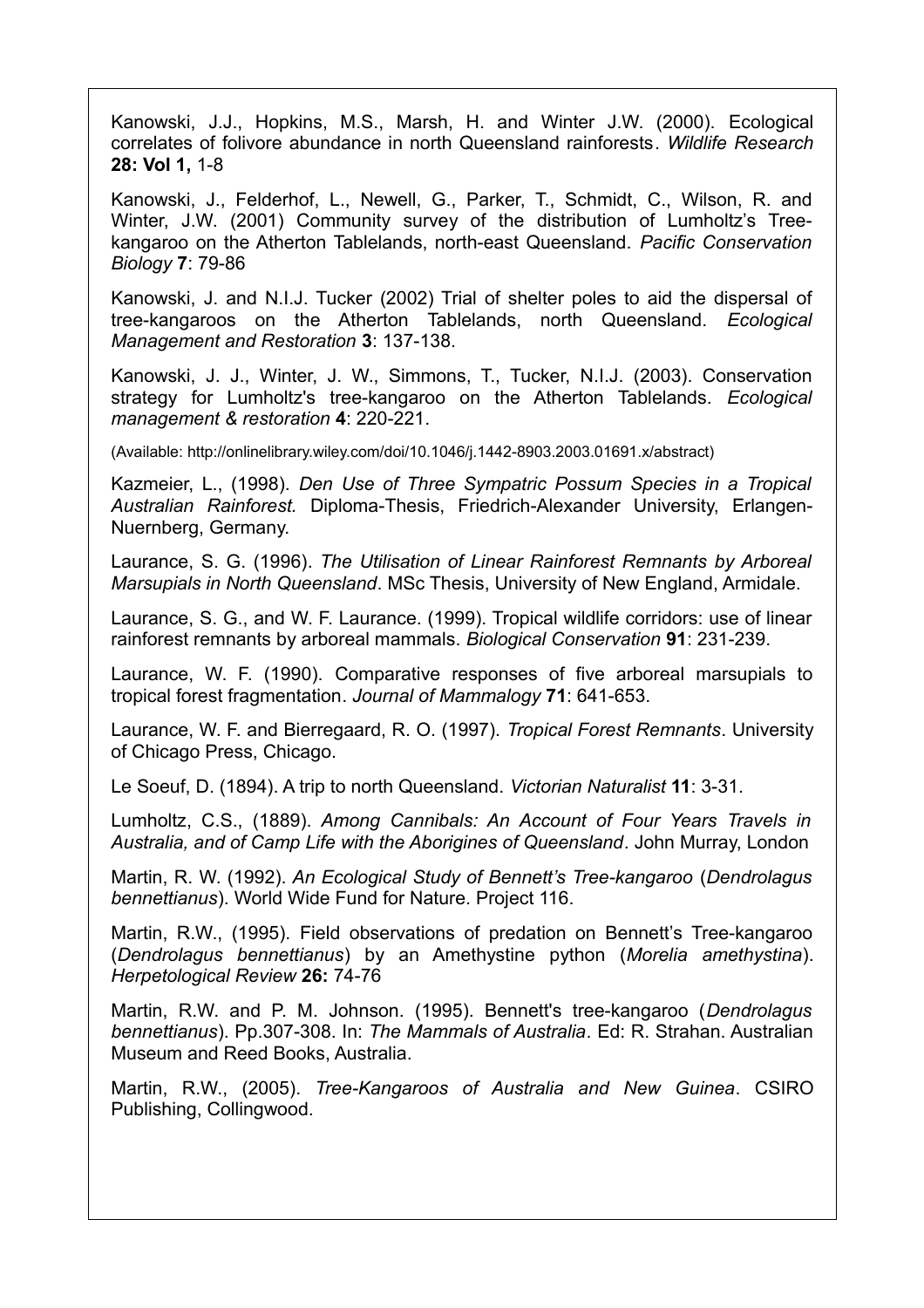Meston, A. (1889). Bellenden-Ker Range (Wooroonooran), north Queensland. (Report by A. Meston on the Government Scientific Expedition to the ). Queensland Parliamentary Papers **C.A. 95 of 1889**: 35

Newell, G. R. (1998). Lumholtz's Tree-kangaroo. *Nature Australia* **25**: 31-39.

Newell, G. R. (1999). Australia's tree-kangaroos: current issues in their conservation. *Biological Conservation* **87**: 1-12. Newell, G. R. (1999). Home range and habitat use by Lumholtz's Tree-kangaroo (*Dendrolagus lumholtzi*) within a rainforest fragment in north Queensland. *Wildlife Research* **26**: 129-145.

Newell, G. R. (1999). Responses of Lumholtz's Tree-kangaroo (*Dendrolagus lumholtzi*) to loss of habitat within a tropical rainforest fragment. *Biological Conservation* **91**: 181-189.

Pahl, L. I., Winter, J. W. and Heinsohn, G. (1988). Variation in responses of arboreal marsupials to fragmentation of tropical rainforest in north eastern Australia. *Biological Conservation* **46**: 71-82.

Procter-Gray, E. (1985). *The Behaviour and Ecology of Lumholtz's Tree-kangaroo, Dendrolagus lumholtzi (Marsupialia: Macropodidae)*. Ph.D. Thesis, Harvard University, Cambridge, Massachusetts.

Procter-Gray, E. (1990). Kangaroos up a tree. *Natural History* **90:** 61-66.

Queensland Department of Main Roads, (2000). *Fauna Sensitive Road Design. Volume 1 - Past and Existing Practices*. Queensland Department of Main Roads, Technology and Environment Division, Brisbane.

Rothschild, F.R.S., F.Z.S. & Dollman, G., (1936). The Genus *Dendrolagus*. *Transactions of the Zoological Society of London*, **21** Part 6: 477-548

Strahan, R. (1995). *The Mammals of Australia*. Australian Museum, Reed New Holland.

Tindale, N. B., and J. B. Birdsell. (1941). Results of the Harvard-Adelaide Universities Anthropological Expedition, 1938-1939. Tasmanoid tribes in North Queensland. *Records of the South Australian Museum* **7**: 1-9.

Tisdell, C. & Wilson, C. (2004). The public's knowledge of and support for conservation of Australia's tree-kangaroos and other animals. *Biodiversity and Conservation,* **13:** 2339-2359.

The Tree Kangaroo and Mammal Group, (2000). *Community Survey of the Distribution of Lumholtz's Tree-kangaroo.*

Tracey, J. G. (1982). *The Vegetation of the Humid Tropical Region of North Queensland*. CSIRO, Melbourne.

Tucker, N. (2000). Linkage restoration: interpreting fragmentation theory for the design of a rainforest linkage in the humid Wet Tropics of north-eastern Queensland. *Ecological Management and Restoration* **1**: 35 – 41.

Williams, S. E., Pearson, R. G. and Walsh, P. J. (1996). Distributions and biodiversity of the terrestrial vertebrates of Australia's Wet Tropics: a review of current knowledge. *Pacific Conservation Biology* **2**: 327-362.